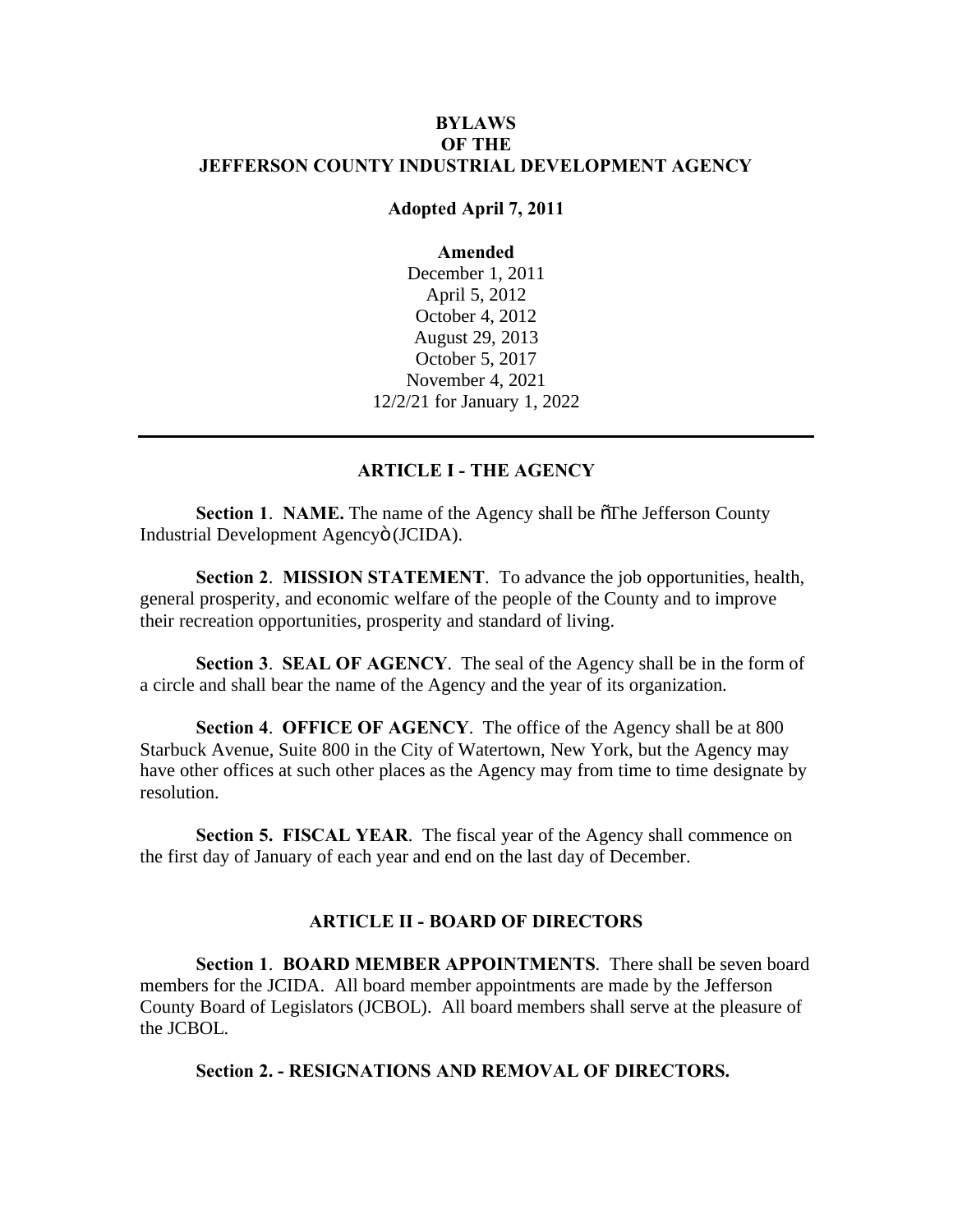(a) Any Director of the Agency may resign at any time by giving written notice to the Chairman or the Secretary. The resignation by or removal of a member of the Agency from the Agency board shall have the effect of resignation or removal of that Director of the Agency. Any such resignation shall take effect at the time specified therein or, if no time is specified, then on delivery. Acceptance of the resignation shall not be necessary to make it effective.

#### **ARTICLE III - OFFICERS**

**Section 1**. **OFFICERS**. The officers of the Agency shall be a Chairman, a Vice Chairman, a Secretary, a Treasurer, and at the option of the Agency, an Assistant Secretary, and an Assistant Treasurer.

**Section 2**. **CHAIRMAN**. The Chairman shall preside at all meetings of the Agency. Except as otherwise authorized by resolution of the Agency the Chairman or board approved designee shall sign all agreements, contracts, deeds, and any other instruments of the Agency. At each meeting the Chairman or board approved designee shall submit such recommendations and information as he/she may consider proper concerning the business, affairs and policies of the Agency.

**Section 3**. **VICE CHAIRMAN**. The Vice Chairman shall perform the duties of the Chairman in the absence or incapacity of the Chairman; and in case of the resignation or death of the Chairman, the Vice Chairman shall perform such duties as are imposed on the Chairman until such time as the Agency shall appoint a new Chairman.

**Section 4**. **SECRETARY**. The Secretary shall review the records of the Agency, and shall review the record keeping procedures of the Agency and storage of such records.The Secretary shall ensure that the seal of the Agency is stored in a safe place and he/she, except as otherwise authorized by resolution of the Agency, shall have power to affix such seal to all contracts and other instruments authorized to be executed by the Agency.

**Section 5**. **ASSISTANT SECRETARY**. The Assistant Secretary shall perform the duties of the Secretary in the absence or incapacity of the Secretary; and in the case of the resignation or death of the Secretary, the Assistant Secretary shall perform such duties as are imposed on the secretary until such time as the Agency shall appoint a new Secretary.

**Section 6**. **TREASURER**. The Treasurer shall oversee the care and custody of all funds of the Agency. The Treasurer or board approved designee shall sign all instruments of indebtedness, all orders, and all checks for the direction of the Agency. Except as otherwise authorized by resolution of the Agency, all such instruments of indebtedness, orders and checks shall be counter-signed by the Chairman. Treasurer shall oversee with the Comptroller regular books of accounts showing receipts and expenditures, and shall render to the Agency at each regular meeting an account of his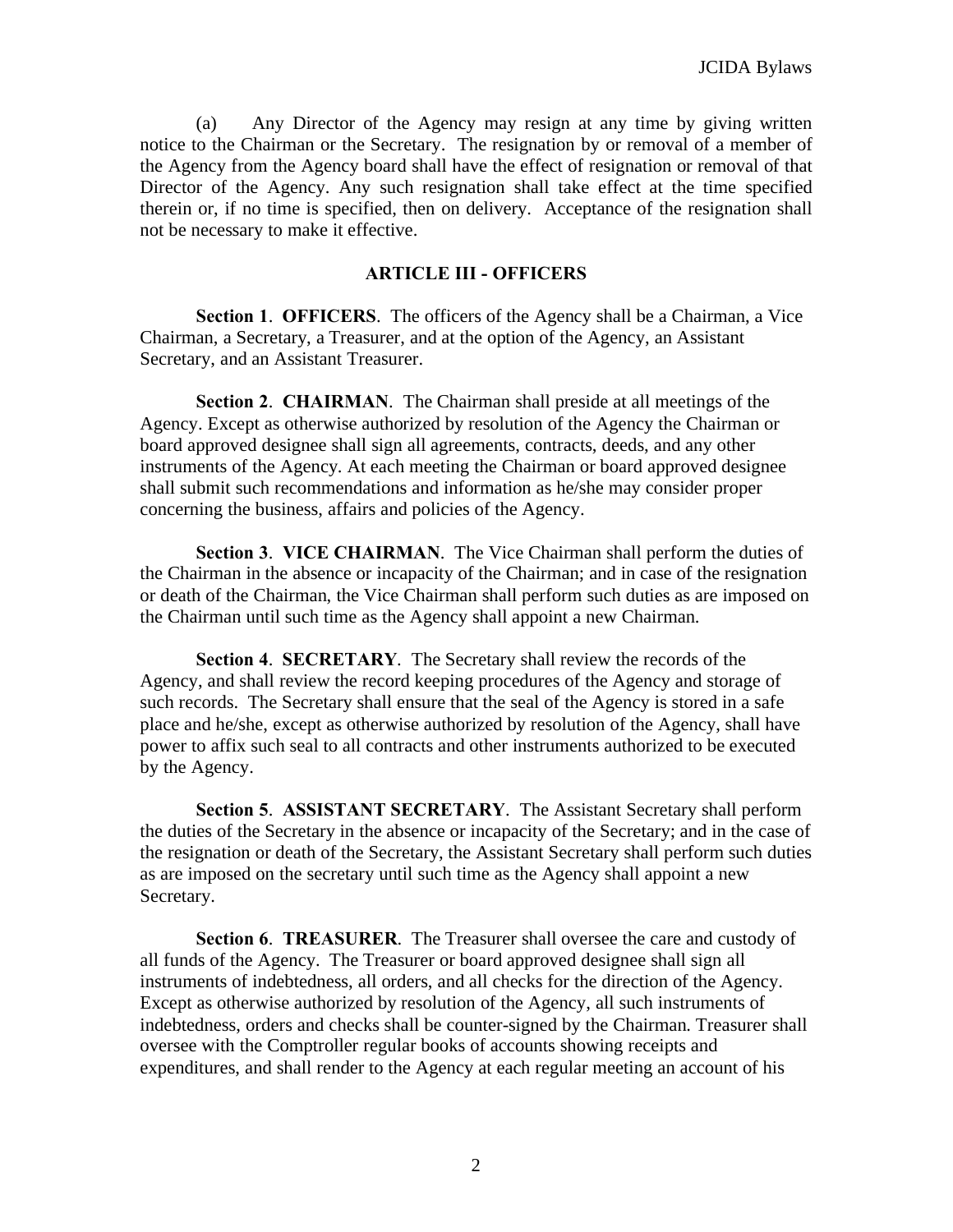transactions and also of the financial condition of the Agency. He/she shall give such bond for the faithful performance of his duties as the Agency may determine.

**Section 7**. **ASSISTANT TREASURER**. The Assistant Treasurer shall perform the duties of the Treasurer in the absence or incapacity of the treasurer; and in case of resignation or death of the Treasurer, the Assistant Treasurer shall perform such duties as are imposed on the Treasurer until such time as the Agency shall appoint a new Treasurer. He/she shall give such bond for the faithful performance of his duties as the Agency may determine.

**Section 8**. **ADDITIONAL DUTIES**. The officers of the Agency shall perform such other duties and functions as may from time to time be required by the Agency, by the bylaws of the Agency, or by the rules and regulations of the Agency.

**Section 9**. **APPOINTMENT OF OFFICERS**. All officers of the Agency are appointed by the Board of Directors as recommended by the Nominating Committee.

**Section 10**. **VACANCIES**. Should any office become vacant, the Agency shall appoint a successor from among its membership at the next regular meeting, and such appointment shall be for the unexpired term of said office.

## **ARTICLE VI - MEETINGS**

**Section 1**. **ANNUAL MEETING**. The annual meeting of the Agency shall be held at the first meeting of the fiscal year.

**Section 2**. **REGULAR MEETINGS**. Regular meetings of the Agency may be held at such times and places as from time to time may be determined by resolution of the Agency.

**Section 3**. **SPECIAL MEETINGS**. The Chairman or CEO of the Agency may, when he/she deems it desirable, call a special meeting of the Agency for the purpose of transacting any business designated in the call. The call for a special meeting may be delivered to each member of the Agency or may be mailed, faxed or e-mailed to the business or home address of each member of the Agency at least two days prior to the date of such special meeting. Waivers of notice may be signed by any members failing to receive a proper notice. At such the call, but if all the members of the Agency are present at special meeting, with or without notice thereof, any and all business may be transacted at such special meeting.

**Section 4**. **QUORUM**. At all meetings of the Agency, a majority of the members of the Agency shall constitute a quorum for the purpose of transacting business; provided that a smaller number may meet and adjourn to some other time or until the quorum is obtained.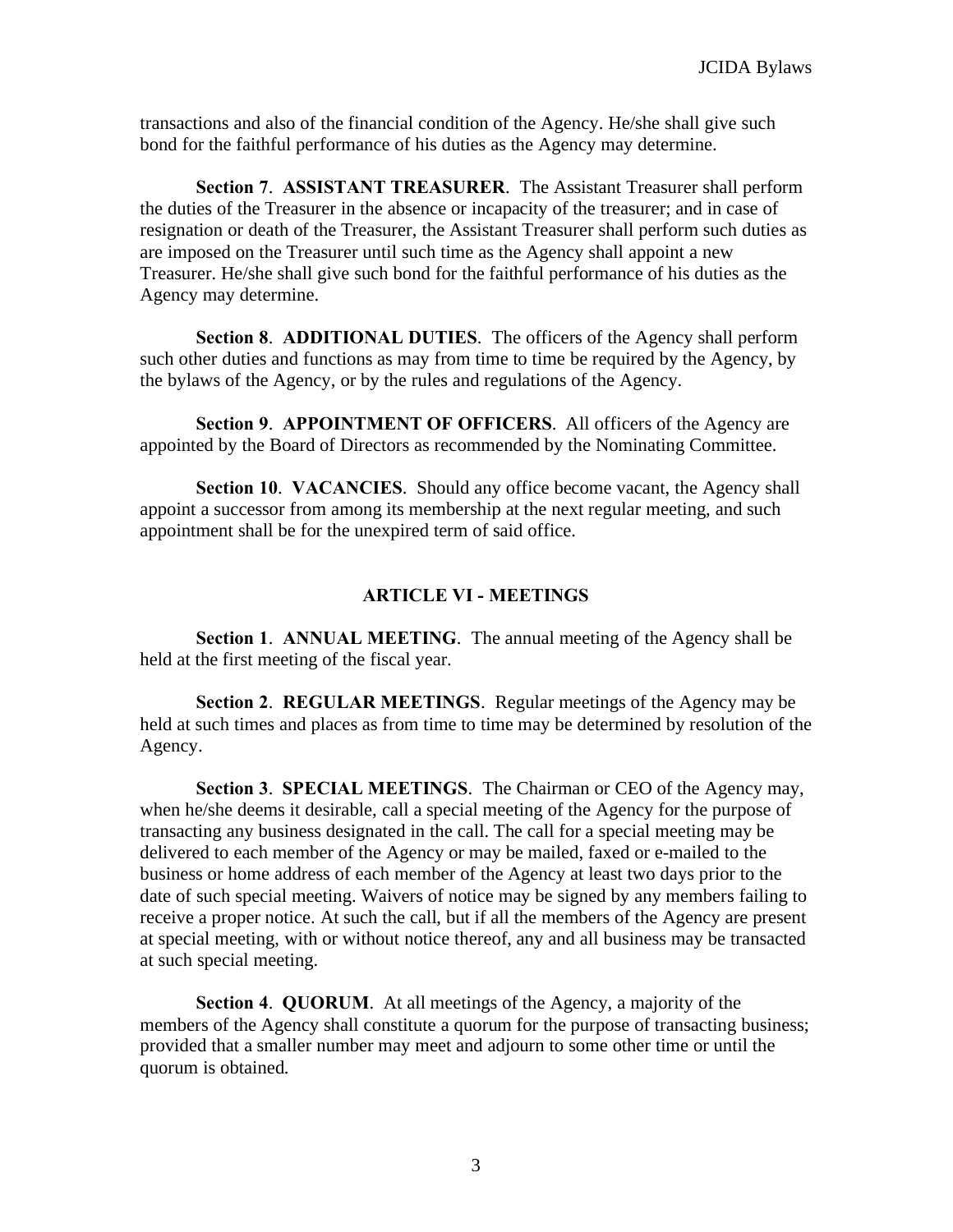**Section 5**. **ORDER OF BUSINESS**. At the regular meetings of the Agency the following shall be the order of business.

- 1. Call to Order
- 2. Pledge of Allegiance
- 3. Privilege of the Floor
- 4. Approval of the Minutes of the previous meeting
- 5. Treasurer<sub>%</sub> Report
- 6. Committee Reports Executive Committee Governance Committee Loan Review Committee Audit/Finance Committee Nominating Committee
- 7. Unfinished Business
- 8. New Business
- 9. Counsel
- 10. Adjournment

 All resolutions shall be in writing and shall be copied in a journal of the proceedings of the Agency.

**Section 6**. **MANNER OF VOTING**. The voting on all questions coming before the Agency shall be by consensus requiring a majority to pass or deny an action.

# **ARTICLE V - COMMITTEES**

**Section 1. EXECUTIVE COMMITTEE.** The Executive Committee shall consist of the officers of the Agency and the immediate past chairman. The Executive Committee shall exercise the powers of the Board of Directors in the interim between meetings of the directors with general power to discharge the duties of the Board of Directors except as such power from time to time may be limited by the Board.

A majority of the Executive Committee shall constitute a quorum for the transaction of business.

The Executive Committee shall keep books of separate minutes and report their action at the next meeting of the Board of Directors or as often as they may be required by the Board.

**Section 2. GOVERNANCE COMMITTEE.** The Governance Committee shall be appointed by the Chairman and approved by the Board of Directors. The purpose of the committee is to (a) keep the Board informed of current best practices in corporate governance, (b) review corporate governance trends for applicability to the JCIDA, (c) update the JCIDA $\alpha$ s corporate governance principles and governance practices, and (d)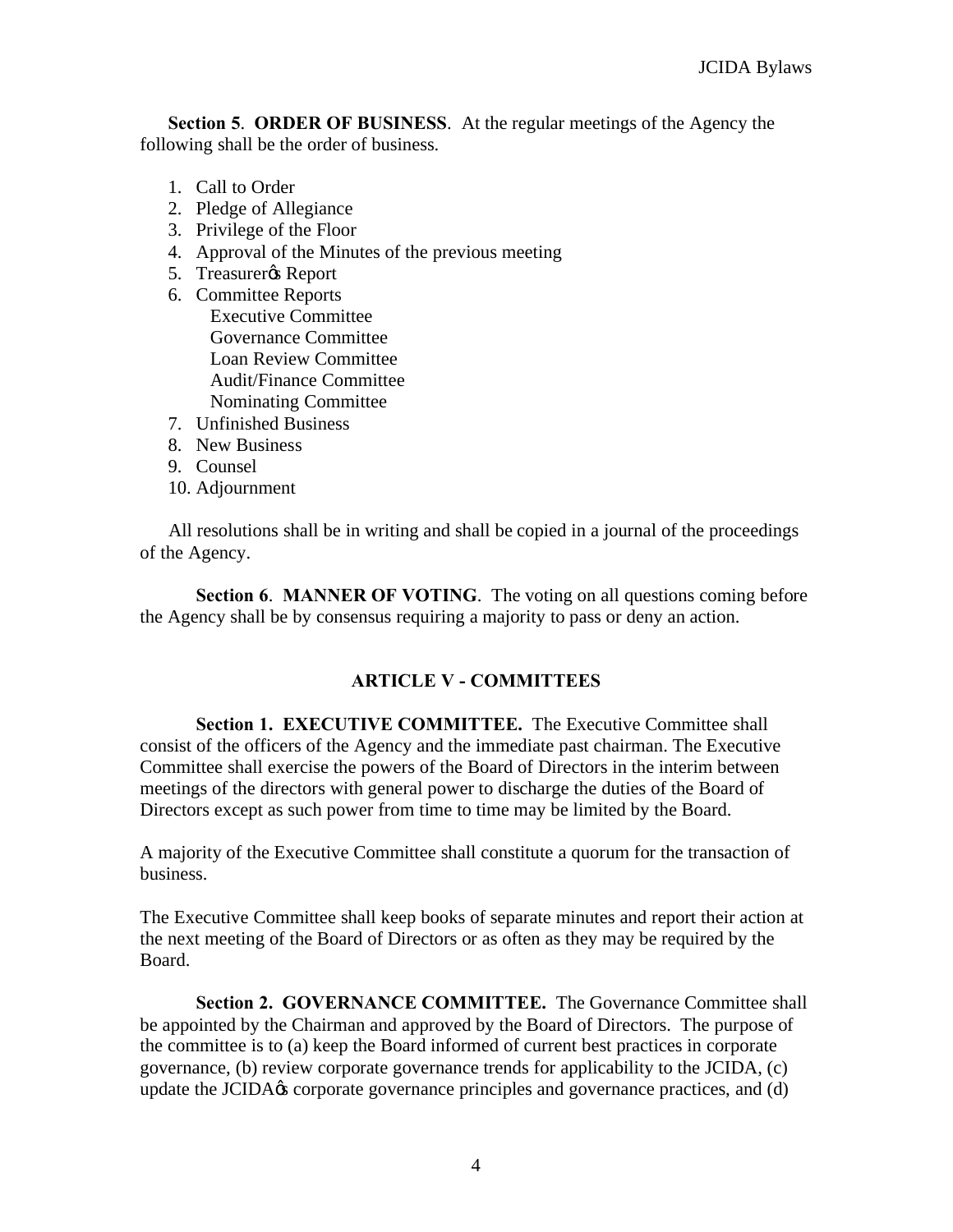advise the Jefferson County Board of Legislators on the skills, qualities and professional or educational experiences necessary to be effective Board members. The Governance Committee shall be comprised of at least three members that are well versed in these areas of Corporate Governance.

**Section 3. LOAN REVIEW COMMITTEE.** The Loan Review Committee shall be appointed by the Chairman and approved by the Board of Directors. The purpose of the Loan Review Committee is to follow the adopted Lending Policy to review applications and business plans and make recommendations to the Board of Directors for loans and other incentives such as lease-leasebacks and PILOTs.

**Section 4. AUDIT COMMITTEE.** The Audit Committee shall be appointed by the Chairman and approved by the Board of Directors. The purpose of the committee is to (a) assure that the authority  $\&$  board fulfills its responsibilities for the authority  $\&$ internal and external audit process, the financial reporting process and the system of risk assessment and internal controls over financial reporting; and (b) provide an avenue of communication between management, the independent auditors, the internal auditors, and the board of directors. The Audit Committee shall be comprised of at least 3 members.

**Section 5. NOMINATING COMMITTEE.** The Nominating Committee shall be appointed by the Chairman and approved by the Board of Directors. The purpose of the Nominating Committee is to recommend officers for the Agency to be appointed at the regular monthly meeting of the Agency prior to the start of each fiscal year.

**Section 6. FINANCE COMMITTEE.** The Finance Committee shall be appointed by the Chairman and approved by the Board of Directors. It will review the Agency to budgets, proposals, and contracts. The Committee shall be composed of no less than three and no more than five members.

**Section 7. AD HOC COMMITTEES.** The Ad Hoc Committee(s) shall be appointed by the Chairman and approved by the Board of Directors. The Ad Hoc Committee(s) may be formed as needed at any regular meeting of the Agency.

#### **ARTICLE VI - INDEMNIFICATION**

**Section 1. Authorized Indemnification.** Unless clearly prohibited by law or Section 2 of this Article, the Agency shall indemnify, defend and hold harmless any person ("Indemnified Person") made, or threatened to be made, a party in any action or proceeding, whether civil or administrative, investigative or otherwise, including any action by or in the right of the Agency, by reason that he or she, whether before or after adoption of this Section, (a) is or was a Member or officer of the Agency, or (b) is serving or served, in any capacity, at the request of the Agency, as a Member or officer of any affiliate of the Agency. The indemnification shall include, but shall not be limited to, all judgments, fines, penalties, amounts paid in settlement (provided the Agency shall have consented to such settlement) and reasonable expenses, including attorneys' fees and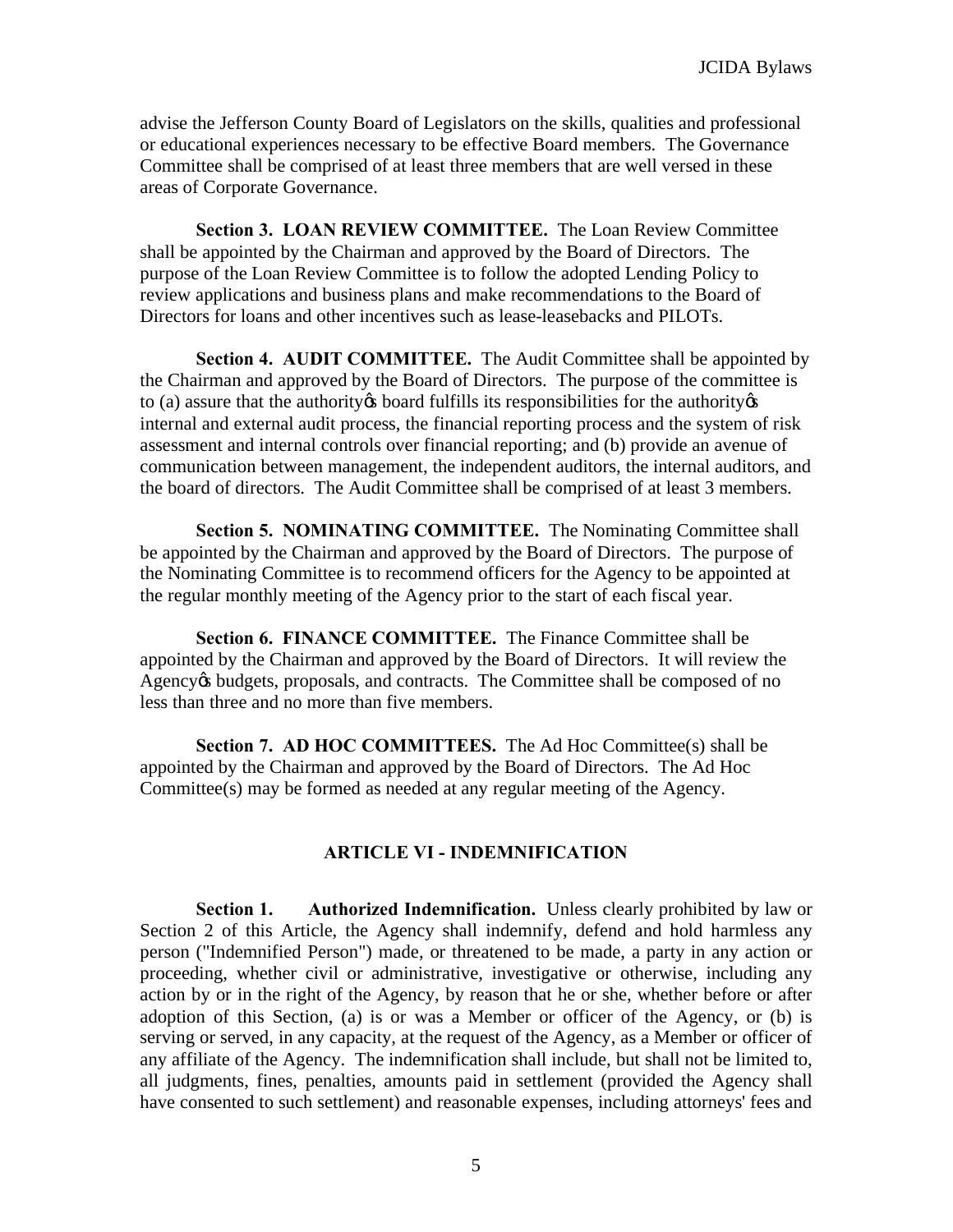costs of investigation, incurred by an Indemnified Person with respect to any such threatened or actual action or proceeding, and any appeal thereof.

**Section 2. Prohibited Indemnification.** The Agency shall not indemnify any person if a judgment or other final adjudication adverse to the Indemnified Person (or to the person whose actions are the basis for the action or proceeding) establishes, or the Members in good faith determine, that such person's acts were committed in bad faith or were the result of active and deliberate dishonesty and were material to the cause of action so adjudicated or that he or she personally gained a financial profit or other advantage to which he or she was not legally entitled.

**Section 3. Advancement of Expenses.** The Agency shall, on request of any Indemnified Person who is or may be entitled to be indemnified by the Agency, pay or promptly reimburse the Indemnified Person's reasonably incurred expenses in connection with a threatened or actual action or proceeding prior to its final disposition. However, no such advancement of expenses shall be made unless the Indemnified Person makes a binding, written commitment to repay the Agency, with interest, for any amount advanced for which it is ultimately determined that he or she is not entitled to be indemnified under the law or Section 2 of this Article. An Indemnified Person shall cooperate in good faith with any request by the Agency that common legal counsel be used by the parties to such action or proceeding who are similarly situated unless it would be inappropriate to do so because of actual or potential conflicts among the interests of the parties.

**Section 4. Indemnification of Others.** Unless clearly prohibited by law or Section 2 of this Article, the Agency may approve indemnification as set forth in this Article for a person who is or was employed by the Agency or who is or was a volunteer for the Agency, and who is made, or threatened to be made, a party in any action or proceeding, as the result of such employment or volunteer activity.

**Section 5. Determination of Indemnification.** Indemnification mandated by a final order of a court of competent jurisdiction will be paid. After termination or disposition of any actual or threatened action or proceeding against an Indemnified Person, if indemnification has not been ordered by a court the Members shall, upon written request by the Indemnified Person, determine whether and to what extent indemnification is permitted pursuant to these By-laws. Before indemnification can occur the Members must explicitly find that such indemnification will not violate the provisions of Section 2 of this Article. No Member with a personal interest in the outcome, or who is a party to such actual or threatened action or proceeding concerning which indemnification is sought, shall participate in this determination. If a quorum of disinterested Members is not obtainable, the Members shall act only after receiving the opinion in writing of independent legal counsel that indemnification is proper in the circumstances under then applicable law and these By-laws.